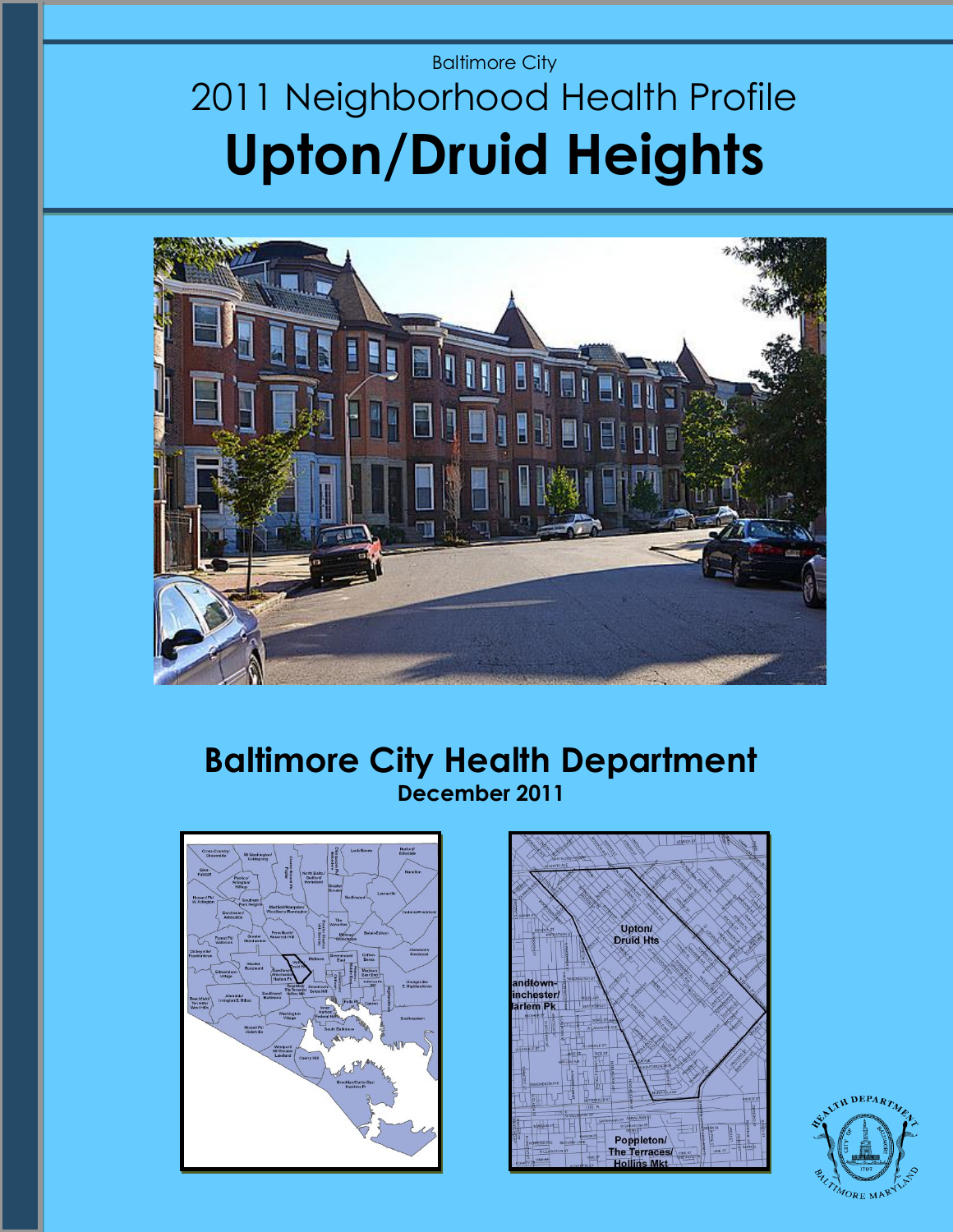# **Table of Contents**

#### **Authors Office of Policy and Planning** Alisa Ames, MHS Mark Evans Laura Fox, MPH Adam J. Milam, MHS Ryan J. Petteway, MPH Regina Rutledge, MPH

#### **Acknowledgements**

This report was developed by Ryan Petteway, Alisa Ames, and Caroline Fichtenberg of the Baltimore City Health Department with the assistance of Nicole Robinson, a master's geography student at UMD. The report was completed by Mark Evans, Adam Milam, Regina Rutledge, and Laura Fox. The authors would like to thank the following individuals and organizations for providing data and/or contributing analyses: Matthew Kachura of the *Baltimore Neighborhood Indicators Alliance*, Anne Palmer and Amanda Behrens of the *Johns Hopkins Center for a Livable Future*, Jeanetta Churchill of *Baltimore City Public Schools*, the *Baltimore Police Department*, the *Maryland Department of the Environment*, Robert Hayman, Dr. Isabelle Horon, Hal Sommers of *Maryland Vital Statistic Administration*, Travis Pate of the *Baltimore City Planning Department,* and Mark Dennis of the *Mayor's Office*.

#### **Suggested citation**

Ames, A., Evans, M., Fox, L., Milam, A., Petteway, R., Rutledge, R.. 2011 Neighborhood Health Profile: Upton/Druid Heights. Baltimore City Health Department, December 2011

#### **Electronic Source**

This report is available at http://www.baltimorehealth.org/dataresearch.html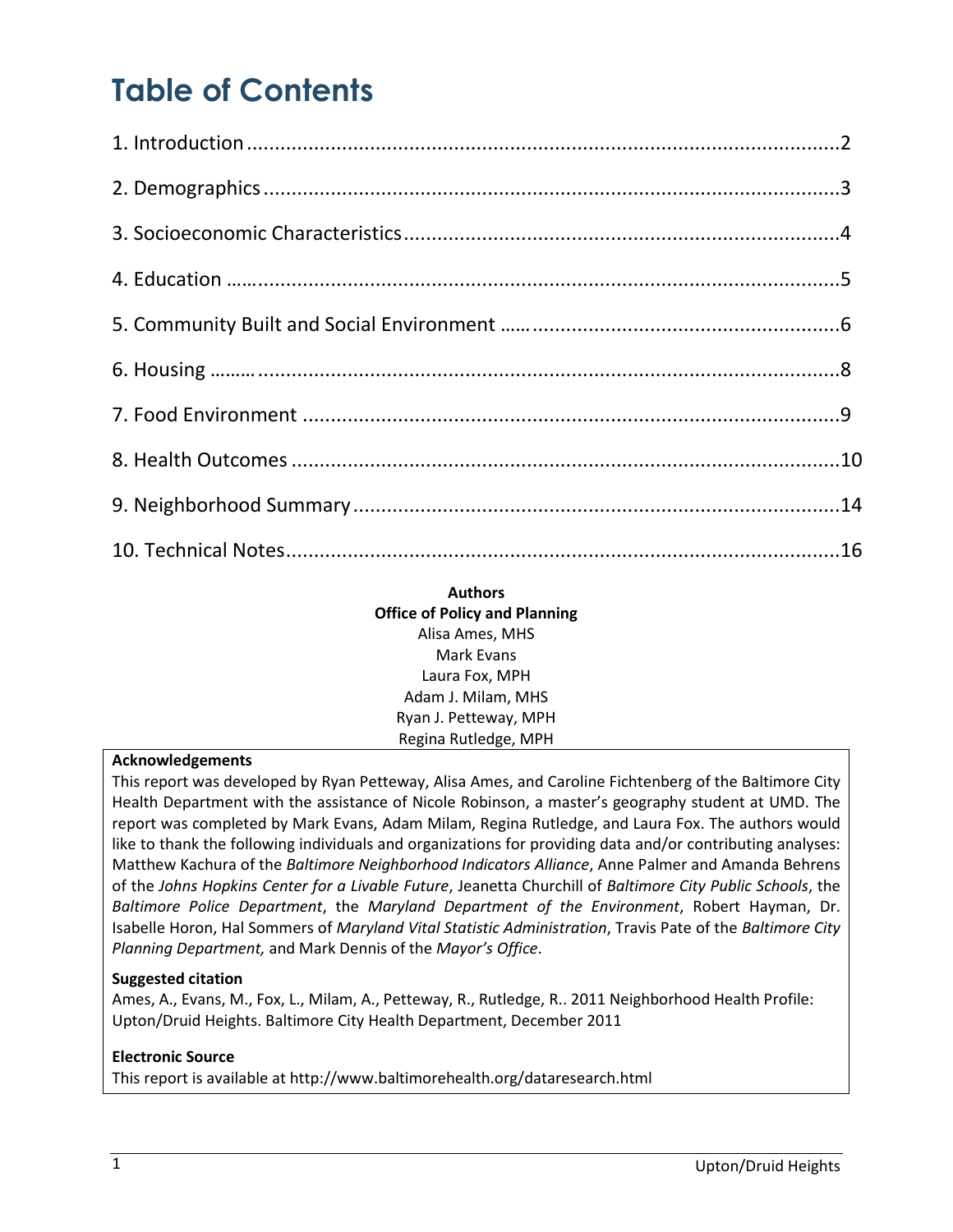## **Introduction**

In the fall of 2008, the Baltimore City Health Department released its first iteration of the *Neighborhood Health Profiles*. The *2008 Profiles* were developed in an effort to provide residents information regarding the health status of their specific communities, as well as to facilitate identification of priority health areas and inspire collaborative action. These Profiles revealed stark inequities in health outcomes between our City's neighborhoods. The most harrowing of these inequities was a 20 year gap in life expectancy between two neighborhoods that are less than five miles apart.

The new *2011 Neighborhood Health Profiles* build on the *2008 Profiles* by looking at the underlying factors that affect health in each neighborhood—the social determinants of health. The social determinants of health are the conditions in which residents live, learn, work, and play, and include factors like access to healthy food, healthy housing, quality schools, and safe places to be active. According to the world's leading public health authority, the World Health Organization, "The social determinants of health are mostly responsible for health inequities." The *2011 Profiles* will thus allow residents to not only identify priority health issues, but also to identify underlying conditions that are more immediately actionable. Residents are presented with data on lung cancer mortality, for example, as well as data on tobacco retail density.

Each *2011 Neighborhood Health Profile* is divided into 10 sections. The first section provides an overview of demographic information—the total population, age, gender, and race and ethnicity of neighborhood residents. Sections Two through Six provide data on the social determinants of health by neighborhood—the conditions in which residents live, learn, work, and play that affect health. These include data on: socioeconomic factors, education, the community built and social environment, housing, and the food environment. The seventh section provides data on health outcomes, including data on life expectancy, mortality and causes of death, and maternal and child health outcomes. The eighth section summarizes how each neighborhood compares to the other neighborhoods for the social determinants of health indicators. The ninth section summarizes how each neighborhood compares to the other neighborhoods for health outcomes. Technical notes in section ten provide details on how the data were collected and tabulated. In this report, the terms "neighborhood" and "Community Statistical Area" are used interchangeably.

The *2011 Neighborhood Health Profiles* provide Baltimore citizens with objective data that accurately reflect local health issues. They clearly illustrate that neighborhoods have distinct health issues that must be addressed with full participation of affected communities. The *2011 Profiles* can help communities shift how they think about health to incorporate a robust spectrum of the social determinants of health. They are intended to be used in conjunction with *Healthy Baltimore 2015*, the city's health policy agenda. *Healthy Baltimore 2015* outlines the health priorities that account for the greatest amount of preventable disease, disability and death in Baltimore city. The *2011 Profiles* move us in our growing efforts to eliminate health inequities and achieve health equity for all Baltimore communities.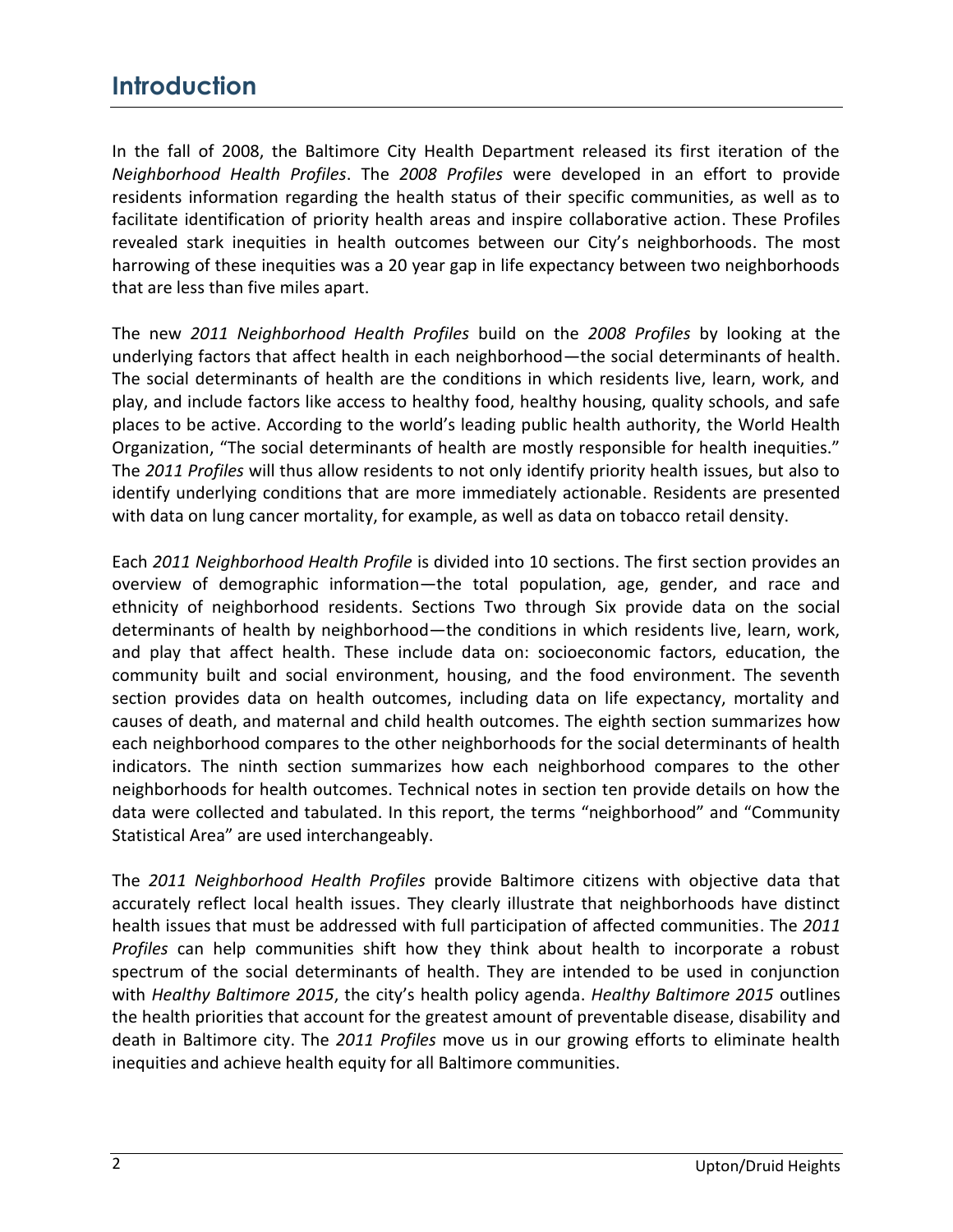## **1. Demographics**

## Neighborhood: **Upton/Druid Heights** at a Glance

Total population in Baltimore City in 2010 616,802 Total population in Upton/Druid Heights in 2010 **1998** 1997/1999 1997/755

### **Age**

The age distribution of Upton/Druid Heights compared to Baltimore City overall (2010).

|             | Upton/Druid Heights | <b>Baltimore City</b> |
|-------------|---------------------|-----------------------|
| 0-17 years  | 30.0%               | 21.6%                 |
| 18-24 years | 12.0%               | 12.5%                 |
| 25-44 years | 23.7%               | 28.8%                 |
| 45-64 years | 24.4%               | 25.2%                 |
| 65+ years   | 10.0%               | 11.8%                 |

Source: 2010 US Census.

#### **Gender**

The percent of men and women in Upton/Druid Heights compared to Baltimore City overall (2010).

|                                    | Upton/Druid Heights | <b>Baltimore City</b> |
|------------------------------------|---------------------|-----------------------|
| Men                                | 44.7%               | 46.7%                 |
| Women                              | 55.3%               | 53.3%                 |
| $\sim$ $\sim$ $\sim$ $\sim$ $\sim$ |                     |                       |

Source: 2010 US Census.

### **Race/Ethnicity**

The race and ethnicity distribution of Upton/Druid Heights compared to Baltimore City overall (2010).

|                                  | Upton/Druid Heights | <b>Baltimore City</b> |
|----------------------------------|---------------------|-----------------------|
| <b>Black or African American</b> | 94.3%               | 63.6%                 |
| White                            | 3.1%                | 29.7%                 |
| Asian                            | 0.5%                | 2.4%                  |
| Some Other Race <sup>1</sup>     | 0.6%                | 2.2%                  |
| Two or More Races                | 1.5%                | 2.1%                  |
| Hispanic or Latino <sup>2</sup>  | 1.4%                | 4.2%                  |

 $1$ Hispanic or Latino ethnicity overlaps with other race categories.

<sup>2</sup> Some other race includes American Indian or Alaska Native, Native Hawaiian or Other Pacific Islander, and choosing other races as an option on the census.

Source: 2010 US Census.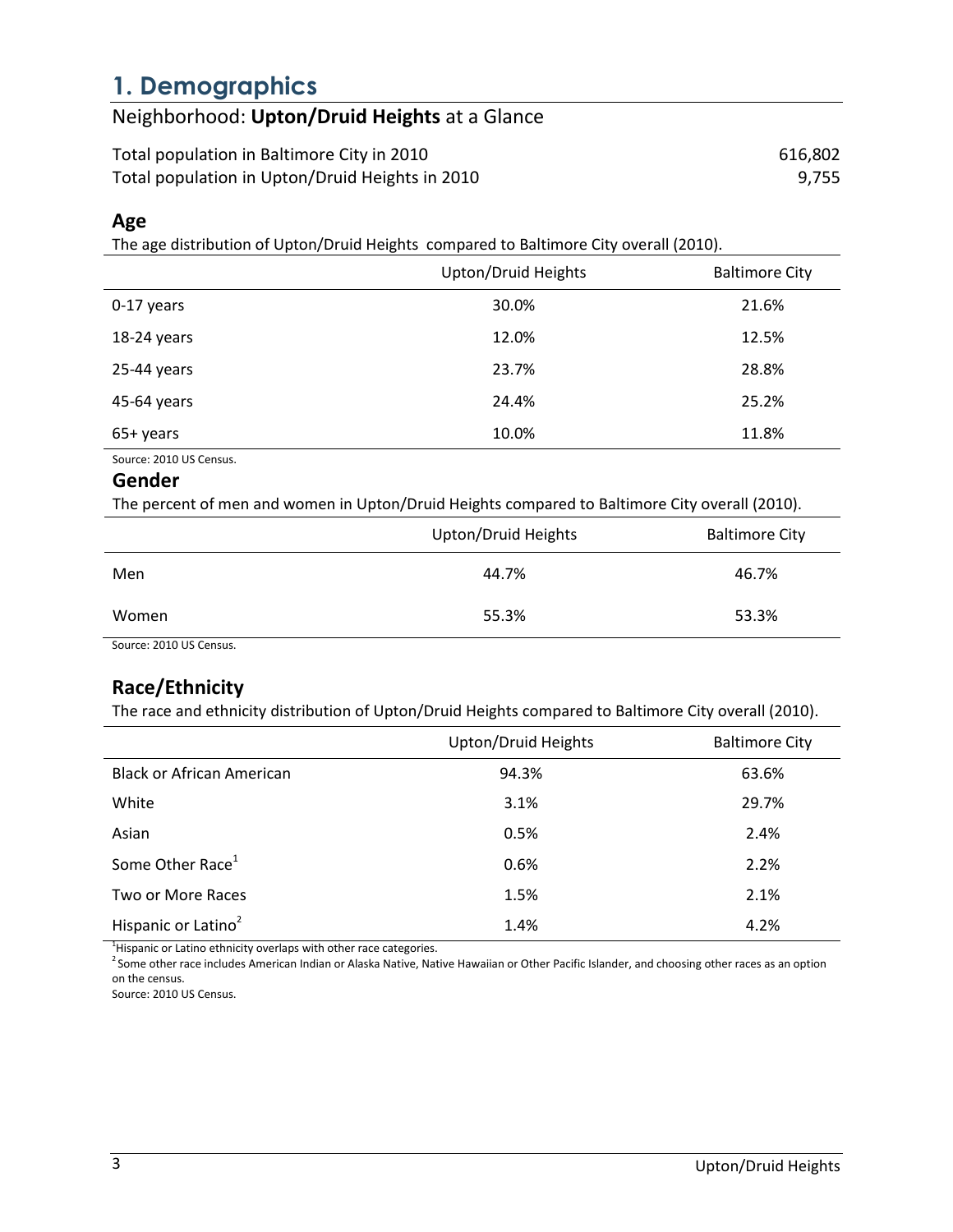## **2. Socioeconomic Characteristics**

#### **Median Household Income**

The household income distribution of Upton/Druid Heights compared to Baltimore City overall (2010).

|                         | Upton/Druid Heights | <b>Baltimore City</b> |
|-------------------------|---------------------|-----------------------|
| Median Household Income | \$13,388            | \$37,395              |
| Less than \$25,000      | 67.1%               | 33.3%                 |
| \$25,000-\$39,999       | 12.5%               | 18.1%                 |
| \$40,000-\$59,999       | 12.0%               | 17.1%                 |
| \$60,000-\$74,999       | 3.3%                | 9.1%                  |
| \$75,000 and over       | 5.1%                | 22.5%                 |

Source: American Community Survey, 2005-2009.

### **Unemployment**

The percent of the Upton/Druid Heights population 16 years of age and older that are unemployed in the civilian labor force.

|                    | Upton/Druid Heights | <b>Baltimore City</b> |
|--------------------|---------------------|-----------------------|
| Percent Unemployed | 17.5%               | 11.1%                 |

Source: American Community Survey, 2005-2009.

### **Family Poverty Rate**

The percent of families in Upton/Druid Heights that have an income below the poverty level compared to Baltimore City overall (2010).

|                                             | Upton/Druid Heights | <b>Baltimore City</b> |
|---------------------------------------------|---------------------|-----------------------|
| Percent of Families in Poverty              | 48.8%               | 15.2%                 |
| Course American Cammunity Current 2005 2000 |                     |                       |

Source: American Community Survey, 2005-2009.

#### **Percent of Single-Parent Households**

The percent of households with children <18 years in Upton/Druid Heights. The denominators are based on the number of families in each CSA (2010).

|                          | Upton/Druid Heights | <b>Baltimore City</b> |
|--------------------------|---------------------|-----------------------|
| Percent of Single-Parent | 47.9%               | 26.0%                 |
| Households               |                     |                       |
| Source: 2010 US Census.  |                     |                       |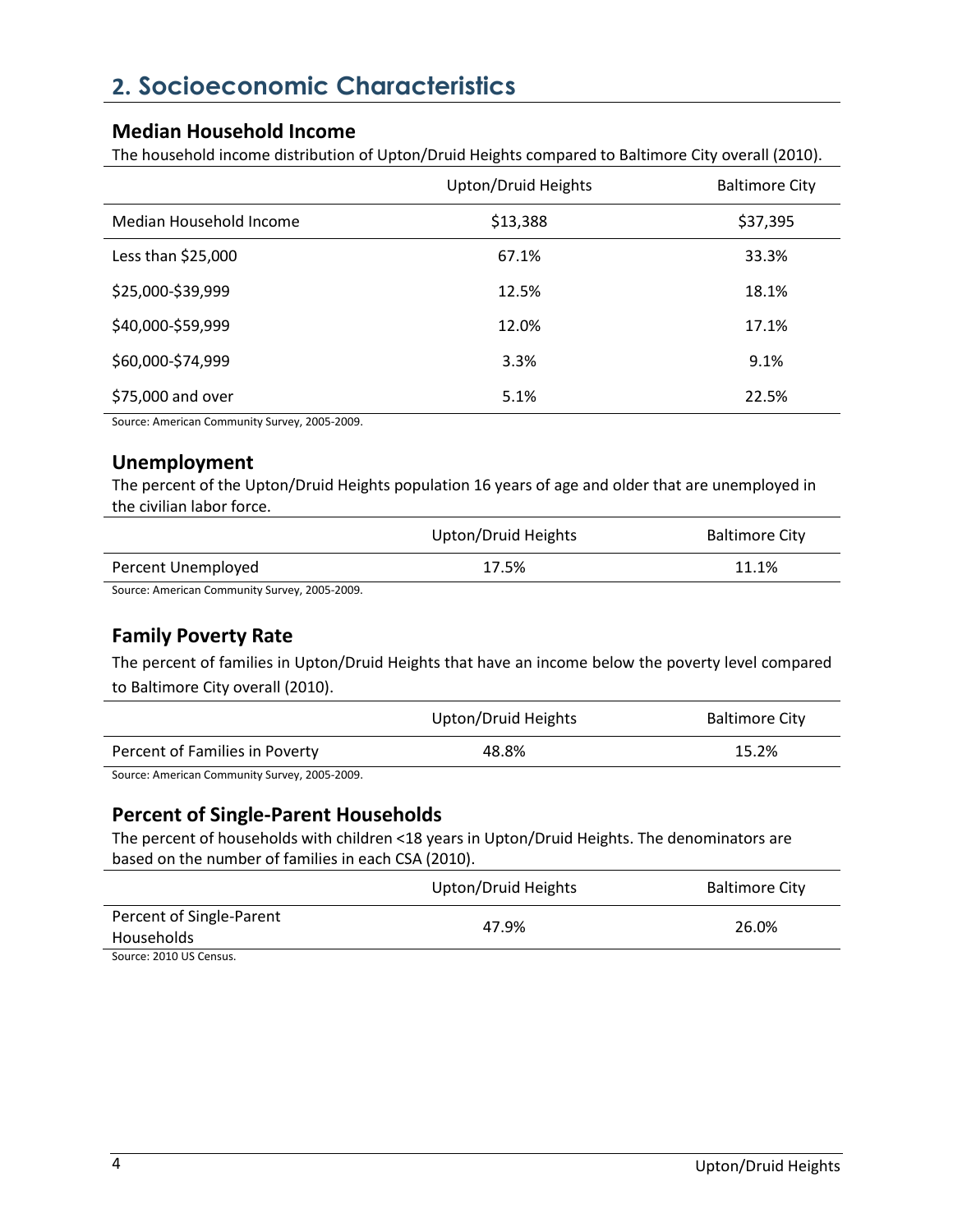## **3. Education**

Educational attainment is one of the most critical determinants of health around the world. The World Health Organization has indicated that the single most important step in improving health and eliminating health inequities is making a greater investment in early childhood development and ensuring that all children can attain their full education potential. In Baltimore, many of the largest documented health inequities are between residents with differing levels of educational attainment. For example, residents with only a high school education or less have an all-cause death rate that is almost three times higher than that for residents with a bachelor's degree or higher. Ensuring all residents can achieve their full education potential is essential to efforts to improve community health and eliminate health inequities.

## **School Readiness and 3rd and 8th Grade Reading Proficiency**

The percent of kindergartners assessed as "fully ready" in Upton/Druid Heights compared to Baltimore City overall (in school years 2007-2008 and 2008-2009). The percent of 3<sup>rd</sup> and 8<sup>th</sup> graders who are reading at "Proficient or Advanced" level in Upton/Druid Heights compared to Baltimore City overall (school year 2008-2009).

|                                                                                   | Upton/Druid Heights | <b>Baltimore City</b> |
|-----------------------------------------------------------------------------------|---------------------|-----------------------|
| Percent of Kindergartners<br>"Fully Ready" to Learn1                              | 55.1%               | 65.0%                 |
| 3rd Graders at "Proficient or<br>Advanced" Reading Level <sup>2</sup>             | 58.8%               | 77.6%                 |
| 8 <sup>th</sup> Graders at "Proficient or<br>Advanced" Reading Level <sup>2</sup> | 40.6%               | 58.6%                 |

<sup>1</sup> Source: Baltimore City Public Schools-Work Sampling System (WSS) of the Maryland Model for School Readiness (MMSR).

<sup>2</sup> Source: Baltimore Neighborhood Indicators Alliance (BNIA) from the Baltimore City Public Schools

### **School Absenteeism**

The percent of elementary, middle, and high school students who missed 20 or more days of school in Upton/Druid Heights compared to Baltimore City overall (school year 2008-2009).

|                              | Upton/Druid Heights | <b>Baltimore City</b> |
|------------------------------|---------------------|-----------------------|
| Percent of Elementary School | 10.9%               | 10.1%                 |
| Students Missing 20+ Days    |                     |                       |
| Percent of Middle School     | 33.5%               | 16.3%                 |
| Students Missing 20+ Days    |                     |                       |
| Percent of High School       | 49.0%               | 39.2%                 |
| Students Missing 20+ Days    |                     |                       |

Source: Baltimore Neighborhood Indicators Alliance (BNIA) from the Baltimore City Public Schools.

### **Adult Educational Attainment**

Educational attainment among residents 25 years and older in Upton/Druid Heights compared to Baltimore City overall.

|                                               | Upton/Druid Heights | <b>Baltimore City</b> |
|-----------------------------------------------|---------------------|-----------------------|
| Percent of residents 25 years                 |                     |                       |
| and older with a high school                  | 72.2%               | 52.6%                 |
| degree or less                                |                     |                       |
| Percent of residents 25 years                 |                     |                       |
| and older with a bachelors                    | 10.6%               | 25.0%                 |
| degree or more                                |                     |                       |
| Source: American Community Survey, 2005-2009. |                     |                       |
|                                               |                     |                       |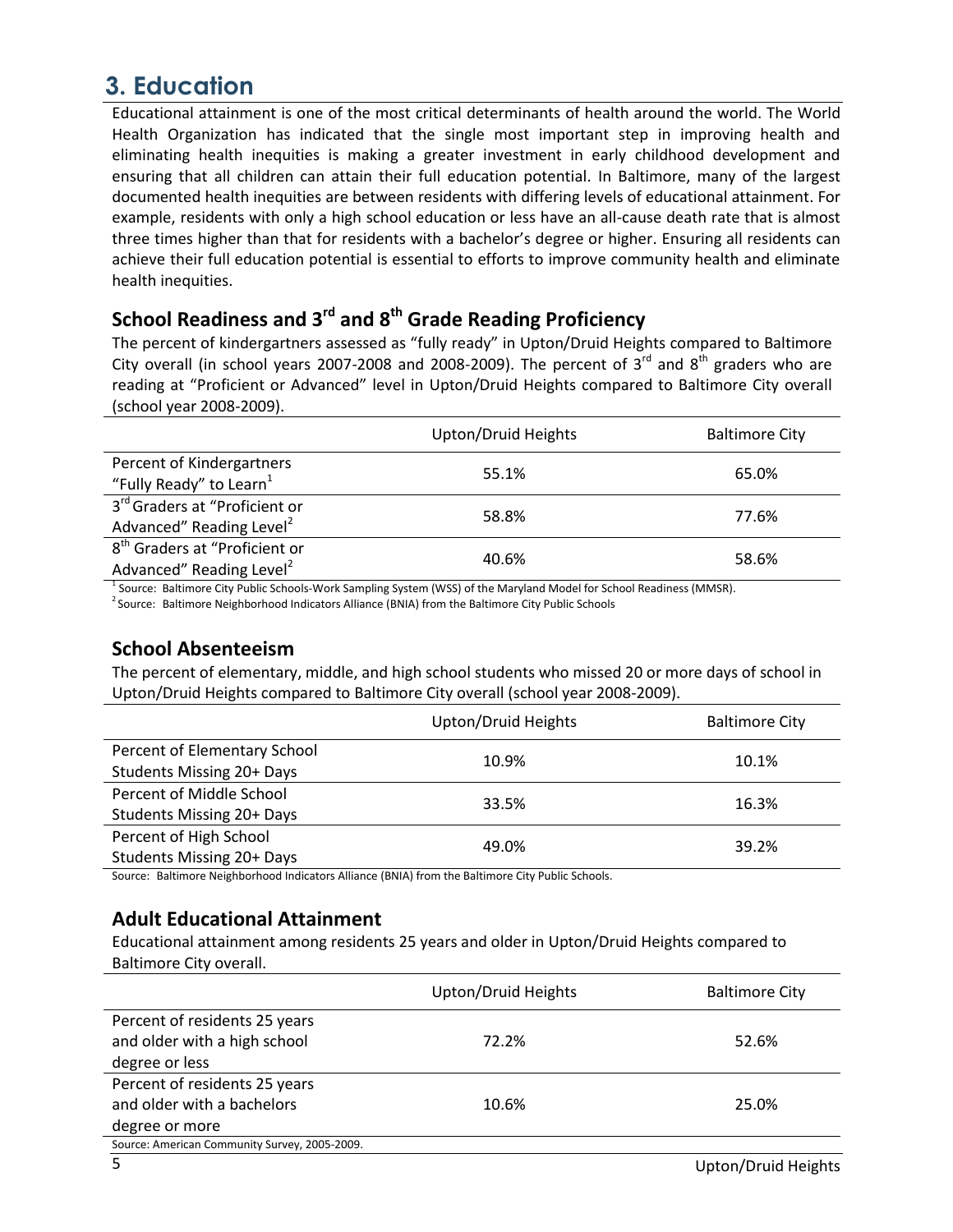## **4. Community Built and Social Environment**

A neighborhood's *built environment* includes its physical attributes and structures, like buildings and lots, parks and green space, streets and sidewalks, hazardous waste sites, and businesses and retail shops. The built environment affects how people use space and interact with one another and has impacts on health. For example, clean and safe parks and green space allow for social interaction and opportunities to be physically active, whereas dirty streets and alleys may restrict or deter engaging in such opportunities. Having a selection of businesses and shops in a neighborhood also promotes social interaction and encourages more walking—things that are good for community and individual health. On the other hand, the presence of alcohol stores is strongly associated with crime and community violence, which deter outdoor activity and impose physical and mental health burdens.

A neighborhood's *social environment* includes factors related to the living, working, learning, and playing conditions of its residents. The social environment includes social institutions (cultural and religious institutions, economic systems, and political structures), social surroundings (workplace and school environments), and how its residents interact with one another, as well as how they interact with and within the contexts of their social institutions and surroundings. General socioeconomic conditions, such as poverty, income, employment, and educational attainment, as well as factors like discrimination, crime, and incarceration rates all impact a neighborhood's social environment. These elements interact to shape opportunities for individual and community health in many ways.

### **Alcohol Store Density**

The number of alcohol stores (Class A) per 10,000 residents of Upton/Druid Heights compared to Baltimore City overall (2009).

|                                           | Upton/Druid Heights | <b>Baltimore City</b> |
|-------------------------------------------|---------------------|-----------------------|
| <b>Alcohol Store Density</b>              | 6.2                 | 4.6                   |
| Carriera: Daltiniana Citrillianian Dagoni |                     |                       |

Source: Baltimore City Liquor Board.

### **Tobacco Store Density**

The number of tobacco stores per 10,000 residents of Upton/Druid Heights compared to Baltimore City overall (2009).

|                              | Upton/Druid Heights | <b>Baltimore City</b> |
|------------------------------|---------------------|-----------------------|
| <b>Tobacco Store Density</b> | 39.0                | 21.8                  |

Source: Baltimore City Comptroller.

#### **Juvenile Arrest Rate**

The number of arrests per 1,000 10-17 year olds in Upton/Druid Heights compared to Baltimore City overall (2005-2009).

|                      | Upton/Druid Heights | <b>Baltimore City</b> |
|----------------------|---------------------|-----------------------|
| Juvenile Arrest Rate | 340.0               | 145.1                 |

Source: Baltimore Neighborhood Indicators Alliance (BNIA) from the Baltimore City Police Department.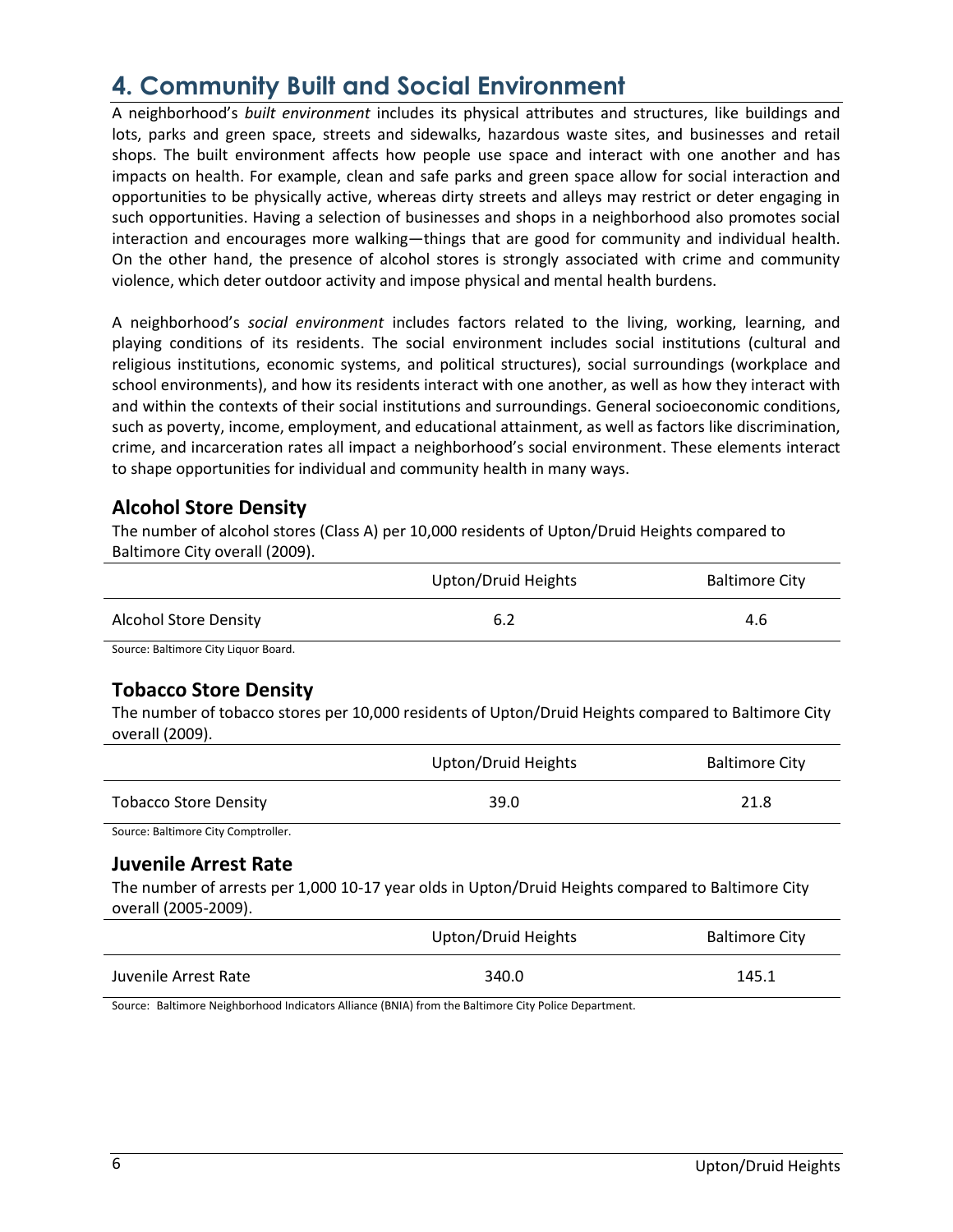### **Domestic Violence Rate**

The number of incidents reported per 1,000 residents in Upton/Druid Heights compared to Baltimore City overall (2005-2009).

|                        | Upton/Druid Heights | <b>Baltimore City</b> |
|------------------------|---------------------|-----------------------|
| Domestic Violence Rate | 55.0                | 40.6                  |

Source: Baltimore Neighborhood Indicators Alliance (BNIA) from the Baltimore City Police Department.

### **Non-Fatal Shooting Rate**

The number of non-fatal shootings per 10,000 residents in Upton/Druid Heights compared to Baltimore City overall (2005-2009).

|                         | Upton/Druid Heights | <b>Baltimore City</b> |
|-------------------------|---------------------|-----------------------|
| Non-Fatal Shooting Rate | 108.7               | 46.5                  |
| $  -$                   |                     |                       |

Source: Baltimore City Police Department.

### **Homicide Incidence Rate**

The number of homicides that occurred per 10,000 residents in Upton/Druid Heights compared to Baltimore City overall (2005-2009). Based on the location of the incident, not residence of the victim.

|                         | Upton/Druid Heights | <b>Baltimore City</b> |
|-------------------------|---------------------|-----------------------|
| Homicide Incidence Rate | 37.9                | 20.9                  |

Source: Baltimore City Police Department.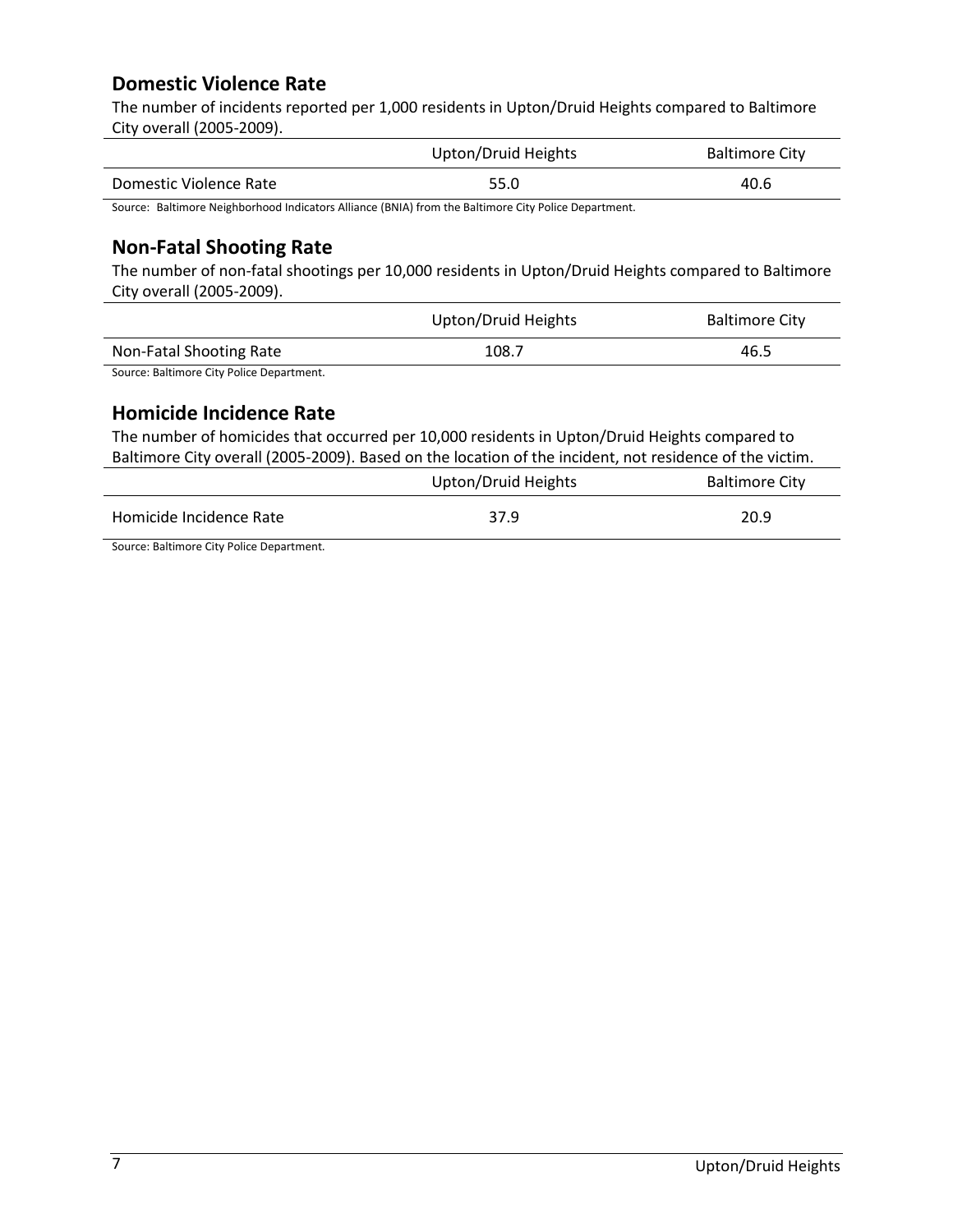## **5. Housing**

Housing affects health in many ways. Lead-free homes minimize the likelihood of childhood lead poisoning. Housing with structural deficiencies or inadequately maintained housing can increase the risk of injury and fires. Housing that is not energy efficient can make heating and cooling costs high and difficult to manage for low-income residents: this can increase the risk of illness and death in extremely hot or cold weather; alternatively, paying disproportionately high energy bills reduces money available for food, medicine, and other health-related needs. Like other indicators of the built environment, the presence of a high number of vacant buildings and vacant lots is strongly associated with crime and community violence.

### **Lead Paint Violation Rate**

The number of lead paint violations per year, per 10,000 households in Upton/Druid Heights compared Baltimore City overall (2000-2008).

|                           | Upton/Druid Heights | <b>Baltimore City</b> |
|---------------------------|---------------------|-----------------------|
| Lead Paint Violation Rate | 21.6                | 11.8                  |

Source: Mayor's Office of Information Technology from the Baltimore City Real Property Systems.

### **Energy Cut-off Rate**

The number of energy cut-offs per 10,000 households each month in Upton/Druid Heights compared to Baltimore City overall (2009-2010).

|                                   | Upton/Druid Heights | <b>Baltimore City</b> |
|-----------------------------------|---------------------|-----------------------|
| <b>Energy Cut-off Rate</b>        | 45.2                | 39.1                  |
| Course Daltimore Cas and Flooting |                     |                       |

Source: Baltimore Gas and Electric

### **Vacant Building Density**

The number of vacant buildings per 10,000 housing units in Upton/Druid Heights compared to Baltimore City overall (2009).

|                         | Upton/Druid Heights | <b>Baltimore City</b> |
|-------------------------|---------------------|-----------------------|
| Vacant Building Density | 1380.5              | 567.2                 |

Source: Mayor's Office of Information Technology from the Baltimore City Housing Department.

### **Vacant Lot Density**

The number of vacant lots per 10,000 housing units in Upton/Druid Heights compared to Baltimore City overall (2009).

|                    | Upton/Druid Heights | <b>Baltimore City</b> |
|--------------------|---------------------|-----------------------|
| Vacant Lot Density | 1550.6              | 593.1                 |

Source: Mayor's Office of Information Technology from the Real Property Dataset.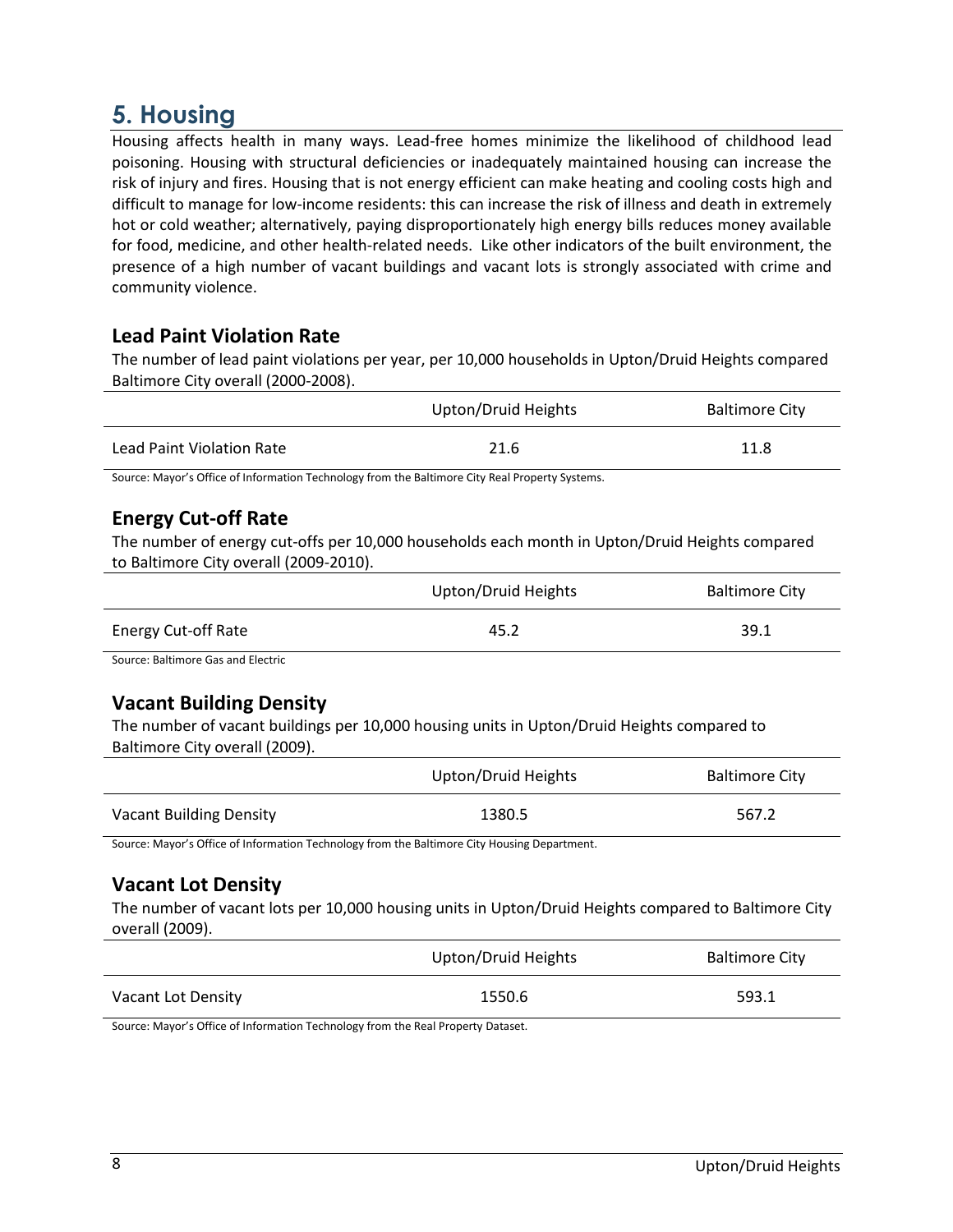## **6. Food Environment**

The food environment includes all of the potential food sources in a community, as well as messages and advertising related to food. Food purchasing behaviors and diet are affected by the food opportunities our communities either provide or restrict. In many Baltimore communities, especially in the City's food desert areas, the existing food options make eating healthy difficult—there are very few or no healthy, affordable, fresh options, but many unhealthy options. Thus, improving the food environment is critical to improving health and eliminating health inequities in diet-related outcomes, like obesity, heart disease, stroke, and diabetes.

### **Fast Food Density**

The number of fast food restaurants per 10,000 residents in Upton/Druid Heights compared to Baltimore City overall (2009).

|                          | Upton/Druid Heights | <b>Baltimore City</b> |
|--------------------------|---------------------|-----------------------|
| <b>Fast Food Density</b> | 2.1                 | 2.4                   |

Source: BCHD Open Food Facilities Permit/License Database.

### **Carryout Density**

The number of carry-out restaurants per 10,000 residents in Upton/Druid Heights compared to Baltimore City overall (2009).

|                         | Upton/Druid Heights | <b>Baltimore City</b> |
|-------------------------|---------------------|-----------------------|
| <b>Carryout Density</b> | 16.4                | 12.7                  |

Source: BCHD Open Food Facilities Permit/License Database.

### **Corner Store Density**

The number of corner stores per 10,000 residents in Upton/Druid Heights compared to Baltimore City overall (2009).

|                             | Upton/Druid Heights | <b>Baltimore City</b> |
|-----------------------------|---------------------|-----------------------|
| <b>Corner Store Density</b> | 12.3                | 9.0                   |

Source: The Johns Hopkins Center for a Livable Future.

### **Supermarket Proximity**

The estimated travel time in minutes to the nearest supermarket using different modes of transportation from the most populated area in Upton/Druid Heights compared to city CSA average (2009).

|                                         | Upton/Druid Heights | <b>Baltimore City</b> |
|-----------------------------------------|---------------------|-----------------------|
| <b>Estimated Travel Time to Nearest</b> |                     |                       |
| Supermarket by Car (in min)             | 1.0                 | 3.7                   |
| <b>Estimated Travel Time to Nearest</b> | 1.0                 | 12.3                  |
| Supermarket by Bus (in min)             |                     |                       |
| <b>Estimated Travel Time to Nearest</b> | 1.0                 | 16.6                  |
| Supermarket by Walking (in min)         |                     |                       |

Source: BCHD Open Food Facilities Permit/License Database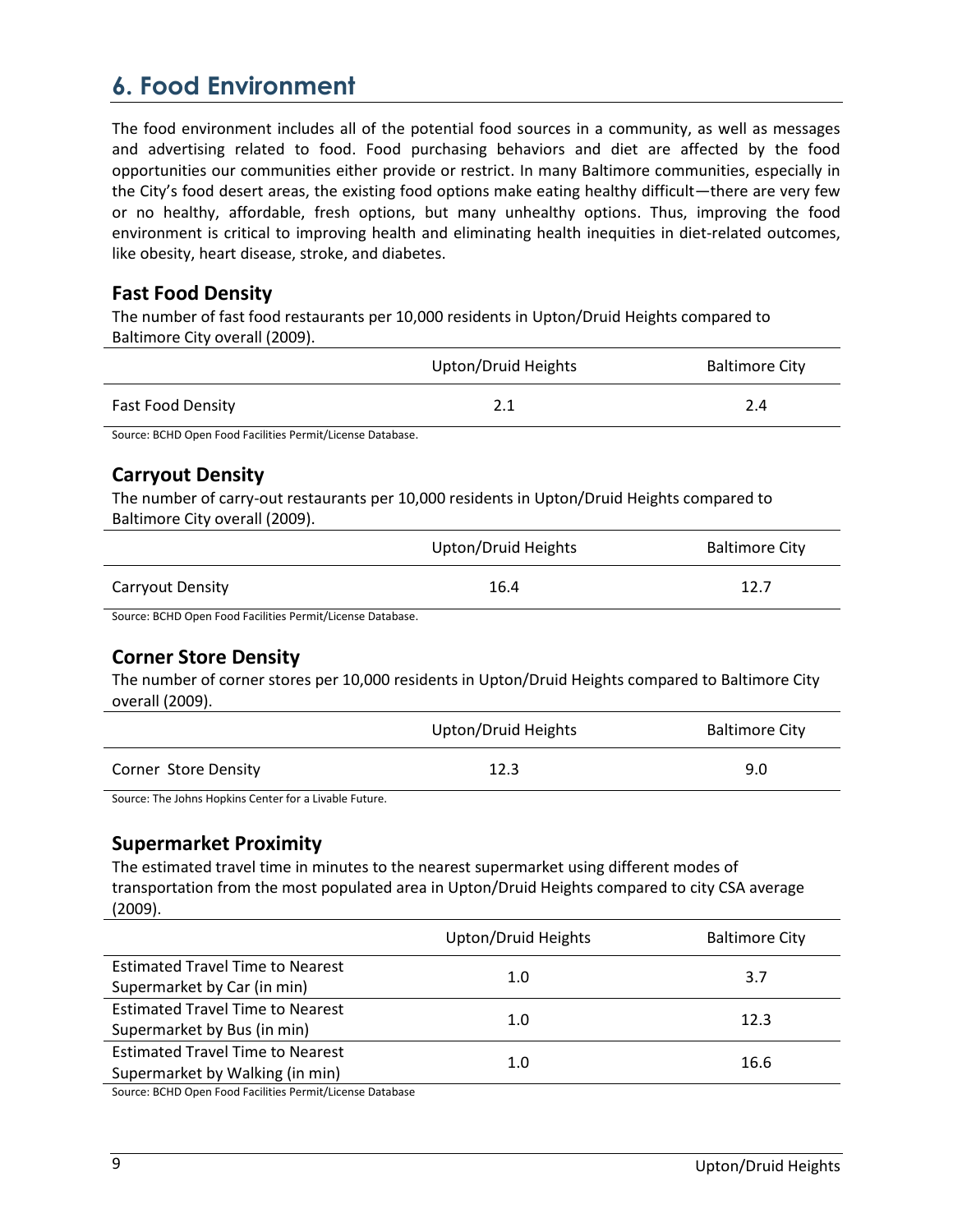## **7. Health Outcomes**

### **Life Expectancy and Premature Mortality**

Life expectancy is a measure that summarizes health over the entire lifespan. Life expectancy at birth is the *average* number of years a newborn can expect to live, assuming she or he experiences the currently prevailing rates of death throughout her or his lifespan. The mortality rate is the rate at which individuals in a population die, expressed in terms of deaths per 10,000 residents per year, and is ageadjusted. Age-adjusted mortality reflects all deaths from all causes, taking into account differences in population size and age distribution. Years of potential life lost (YPLL) is a measure of the impact of premature mortality on a population. Premature mortality is death before the age of 75. YPLL is calculated by adding together the years of life that were not lived because people died before age 75. Both life expectancy and YPLL are heavily influenced by deaths in the first few decades of life.

|                                                                                  | Upton/Druid Heights | <b>Baltimore City</b> |
|----------------------------------------------------------------------------------|---------------------|-----------------------|
| Life Expectancy at birth (in years)                                              | 62.9                | 71.8                  |
| Age-adjusted mortality (Deaths per<br>10,000 residents)                          | 175.8               | 110.4                 |
| <b>Total Annual Years of Potential Life Lost</b><br>(Years per 10,000 residents) | 2481.6              | 1372.3                |

Sources: Maryland State Vital Statistics Administration 2005-2009 & the 2010 US Census.

### **Avertable Deaths**

Avertable deaths are deaths that could have been avoided if all Baltimore communities had the same opportunity at health. Data presented here are based on the assumption that the death rates achieved in the five communities with the highest incomes should be achievable in every community, regardless of income. A positive percentage indicates the percentage of deaths that could have been avoided if a particular neighborhood had the same death rates as the five highest-income neighborhoods. A negative percentage indicates that a particular neighborhood has *lower* death rates than those of the five highest-income neighborhoods.

|                         | Upton/Druid Heights | <b>Baltimore City</b> |
|-------------------------|---------------------|-----------------------|
| <b>Avertable Deaths</b> | 63.1%               | 36.1%                 |

Sources: Maryland State Vital Statistics Administration 2005-2009 & the 2010 US Census.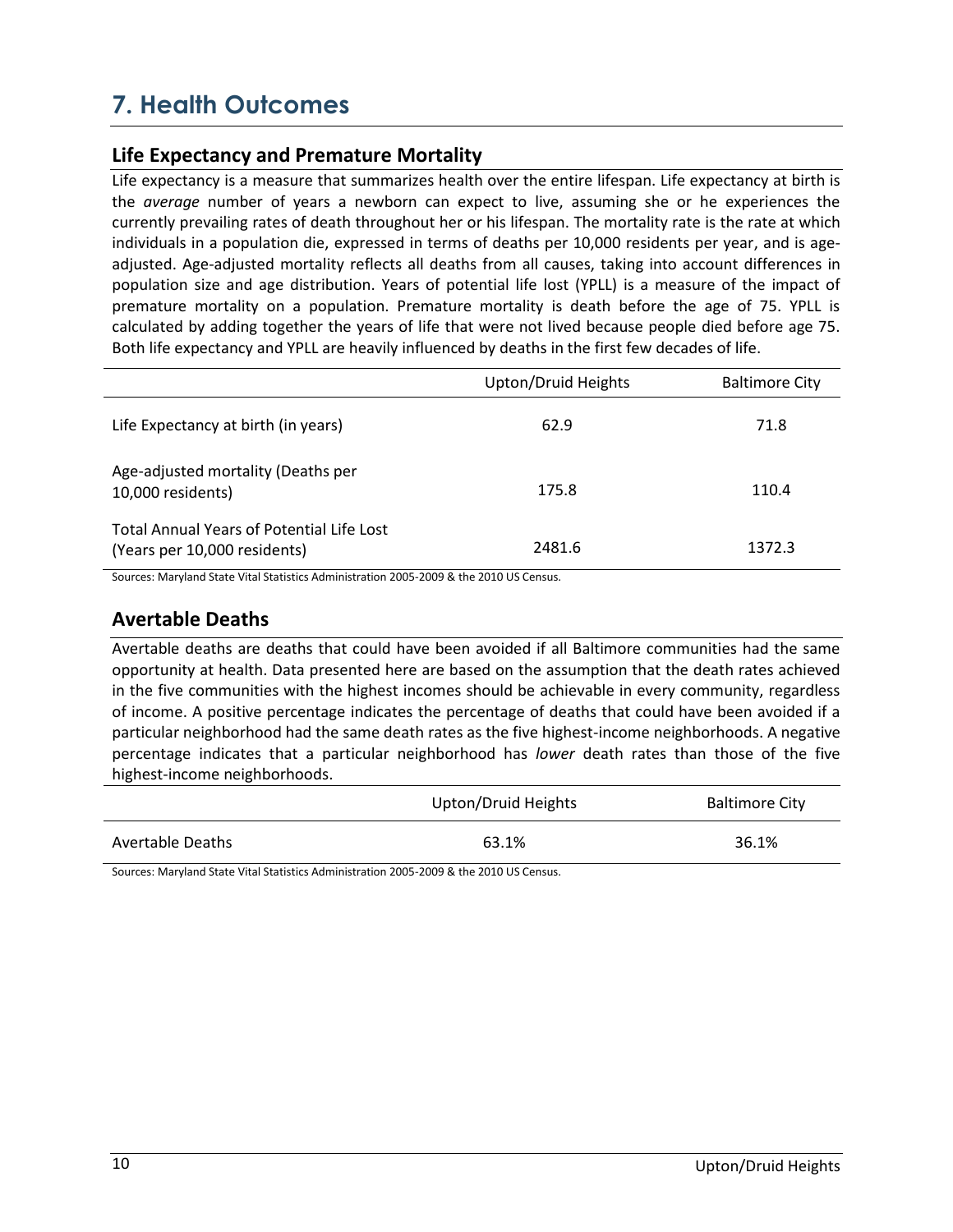### **Top Ten Causes of Death**

These are the 10 causes of death that account for the greatest number of deaths in Baltimore City. They can help determine where efforts and resources should be directed to best prevent premature deaths. The following table displays mortality rates, percent of total deaths, and percent of premature deaths by cause for the citywide top 10 causes of death, comparing Upton/Druid Heights to Baltimore. The percent of premature deaths indicates the percent of all premature deaths that each specific cause accounts for. The mortality rate for each cause provides an absolute measure of the impact of each cause on residents. The percents of total deaths and percent of YPLL indicate the impact of a particular cause relative to others.

|                                                                                             |                                                | <b>Upton/Druid Heights</b>           |                           |                                                | <b>Baltimore City</b>         |                           |
|---------------------------------------------------------------------------------------------|------------------------------------------------|--------------------------------------|---------------------------|------------------------------------------------|-------------------------------|---------------------------|
| <b>Cause of Death</b>                                                                       | Rate <sup>1</sup><br>(Deaths<br>per<br>10,000) | Percent<br>of Total<br><b>Deaths</b> | Percent of<br><b>YPLL</b> | Rate <sup>1</sup><br>(Deaths<br>per<br>10,000) | Percent<br>of Total<br>Deaths | Percent of<br><b>YPLL</b> |
| <b>Heart Disease</b><br>1.                                                                  | 48.1                                           | 26.5%                                | 16.4%                     | 28.4                                           | 25.8%                         | 15.4%                     |
| 2.<br><b>Cancer</b>                                                                         | 30.3                                           | 17.5%                                | 10.6%                     | 23.1                                           | 20.8%                         | 14.8%                     |
| Lung Cancer                                                                                 | 9.1                                            | 5.5%                                 | 2.8%                      | 6.9                                            | 6.3%                          | 4.2%                      |
| <b>Colon Cancer</b>                                                                         | 3.4                                            | 1.8%                                 | 0.5%                      | 2.3                                            | 2.1%                          | 1.3%                      |
| Breast Cancer <sup>2</sup>                                                                  | 2.5                                            | 1.5%                                 | 1.1%                      | 3.3                                            | $3.2%^{2}$                    | 4.1%                      |
| Prostate Cancer <sup>2</sup>                                                                | 6.9                                            | 2.8%                                 | 0.9%                      | 3.1                                            | $2.5%^{2}$                    | 0.6%                      |
| 3. Stroke                                                                                   | 6.9                                            | 3.6%                                 | 1.7%                      | 5.2                                            | 4.7%                          | 2.6%                      |
| <b>HIV/AIDS</b><br>4.                                                                       | 12.4                                           | 7.4%                                 | 12.8%                     | 3.9                                            | 3.5%                          | 7.6%                      |
| <b>Chronic Lower</b><br>5.<br><b>Respiratory</b><br>Disease <sup>3</sup>                    | 2.3                                            | 1.4%                                 | 0.8%                      | 3.9                                            | 3.5%                          | 1.6%                      |
| Homicide<br>6.                                                                              | 7.5                                            | 5.1%                                 | 14.6%                     | 3.5                                            | 3.4%                          | 12.5%                     |
| <b>Diabetes</b><br>7.                                                                       | 7.7                                            | 4.4%                                 | 1.9%                      | 3.5                                            | 3.2%                          | 2.0%                      |
| Septicemia (Blood<br>8.<br>Poisoning)                                                       | 6.4                                            | 3.6%                                 | 3.0%                      | 3.5                                            | 3.1%                          | 2.1%                      |
| <b>Drug-induced</b><br>9.<br><b>Deaths of</b><br><b>Undetermined</b><br>Manner <sup>4</sup> | 7.1                                            | 4.1%                                 | 7.2%                      | 3.2                                            | 2.8%                          | 6.9%                      |
| 10. Injury                                                                                  | 3.7                                            | 2.3%                                 | 4.1%                      | 2.8                                            | 2.5%                          | 4.8%                      |

Sources: Maryland State Vital Statistics Administration & the 2010 US Census.

 $^{1}$  Rates are annual averages for 2005-2009 and are age-adjusted.

<sup>2</sup> The statistics accounted for by breast and prostate cancers are based only among deaths and populations of women or for men, respectively.  $3$  These are deaths due to chronic diseases that affect the lower respiratory tract (which includes the lungs); includes Chronic Obstructive

Pulmonary Disease (COPD), emphysema, chronic bronchitis, and asthma.

<sup>4</sup> These are deaths due to legal or illegal drug poisoning that are not accidents, suicides, or homicides.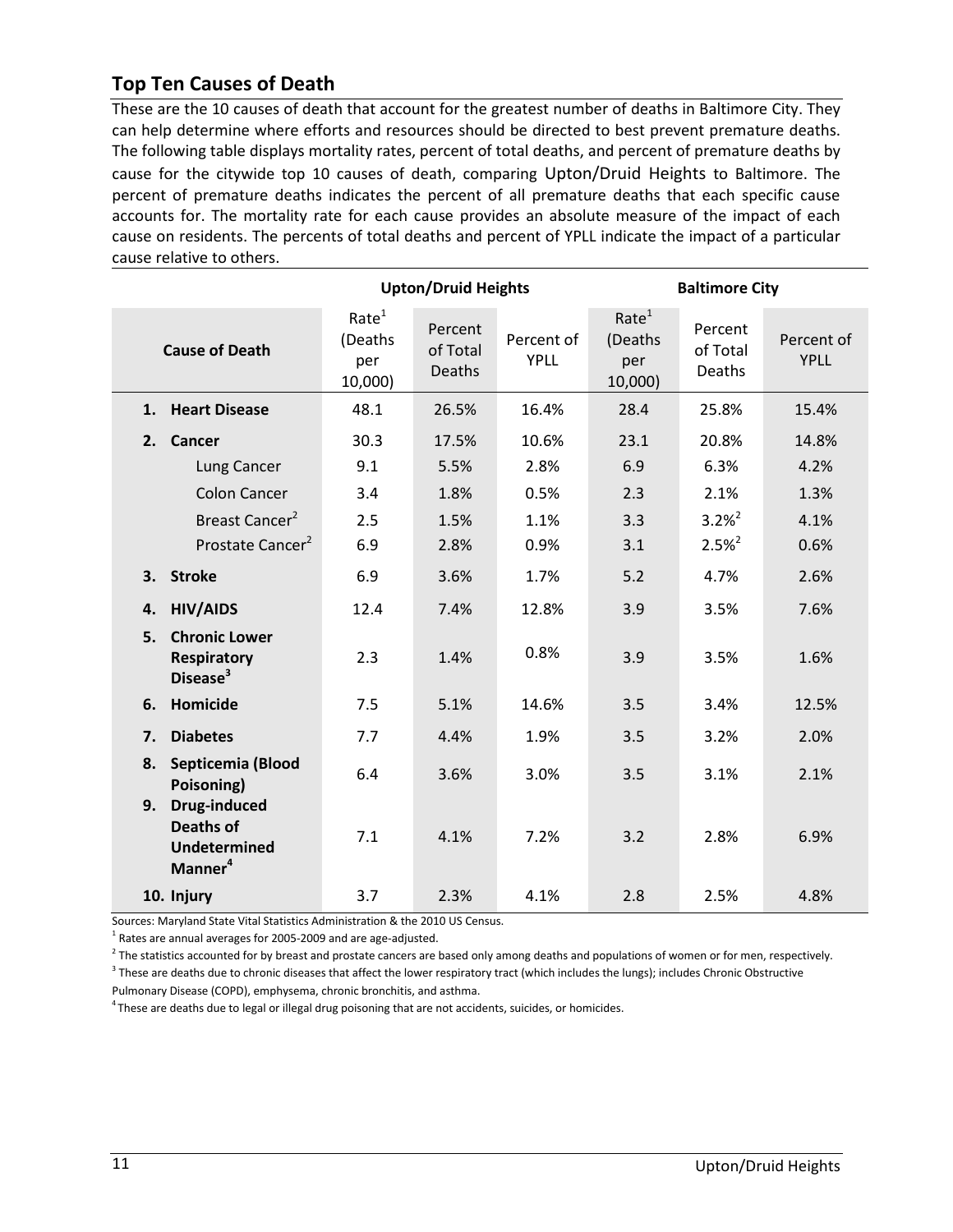### **Mortality by Age**

| <b>ILIZIICSLIALES UI UCALII.</b>  |                     |                       |
|-----------------------------------|---------------------|-----------------------|
| Age group                         | Upton/Druid Heights | <b>Baltimore City</b> |
| Less than 1 year old <sup>1</sup> | 15.0                | 12.1                  |
| 1-14 years old                    | 2.2                 | 1.8                   |
| 15-24 years old                   | 21.7                | 28.9                  |
| 25-44 years old                   | 38.3                | 43.6                  |
| 45-64 years old                   | 113.8               | 115.0                 |
| 65-84 years old                   | 357.9               | 489.9                 |
| 85 and up                         | 1306.1              | 1333.3                |
|                                   |                     |                       |

Examining mortality rates in different age groups allows the identification of the age groups with the highest rates of death.

Source: Maryland State Vital Statistics Administration & the 2010 US Census

All rates are deaths per 10,000 residents in that age group. Rates are annual averages for 2005-2009.

<sup>1</sup> This measure is the Infant Mortality Rate(IMR) which is the most universally measured and stable mortality indicator. Infant Mortality Rates are measured by calculating the number of infant deaths (babies <1 year of age) per 1,000 live births in a given time period.

### **Maternal and Child Health**

#### **Lead Poisoning**

Childhood lead poisoning can substantially impact intellectual and emotional development of children, placing them at risk for poor school performance and difficulties throughout adulthood. All children in Maryland should be tested for lead in the first years of their life. We present here the percent of children ages 0-6 years with elevated blood lead levels out of all children tested in Upton/Druid Heights in 2008. An elevated blood lead level is a level exceeding 10µg of lead per dL of blood.

|                            | Upton/Druid Heights | <b>Baltimore City</b> |
|----------------------------|---------------------|-----------------------|
| Percent of children with   |                     |                       |
| elevated blood lead levels | 3.6%                | 3.4%                  |
| $(>10 \mu g/dL)^{1}$       |                     |                       |
|                            | .<br>____           |                       |

Source: Maryland Department of Environment, Lead Poisoning Prevention Program. 1 **Th**ere were 358 children ages 0-6 tested in Upton/Druid Heights in 2008.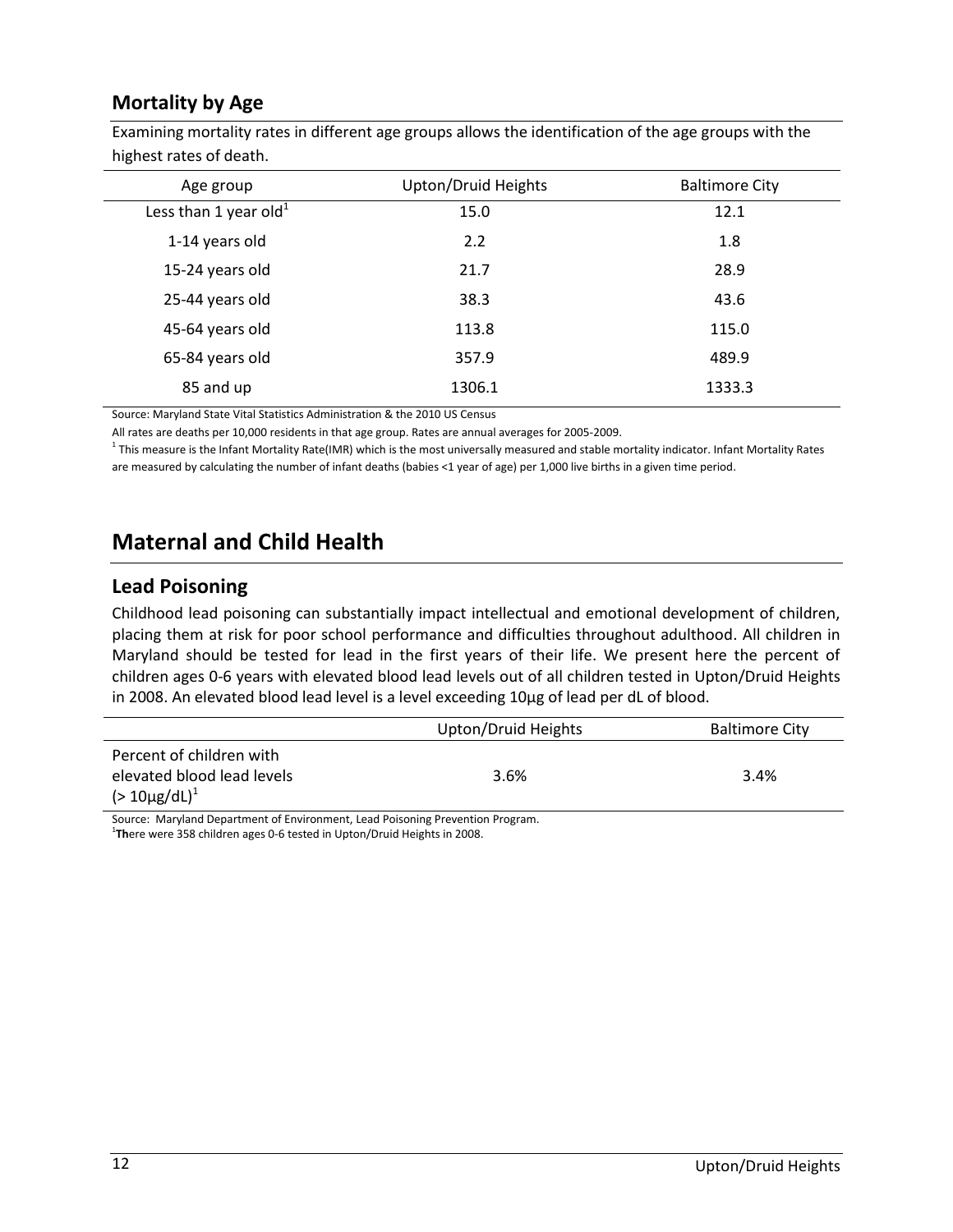### **Birth Outcomes**

The health of mothers and their babies is one of the most sensitive measures of a community's health. Women who receive early prenatal care have greater access to important medical and social services that support healthy pregnancies and deliveries. Women who do not space their pregnancies healthfully and report smoking during pregnancy have a greater risk of delivering babies who are preterm and low birth weight. Babies who are born full term and at a healthy weight are more likely to reach their first birthday.

|                                                                                             | Upton/Druid Heights | <b>Baltimore City</b> |
|---------------------------------------------------------------------------------------------|---------------------|-----------------------|
| Birth Rate (live births per 1,000 persons)                                                  | 19.7                | 15.4                  |
| Teen Birth Rate (Live births to females<br>ages 15-19 per 1,000 persons 15-19<br>years old) | 93.8                | 65.4                  |
| Percent of Live Births with Inadequate<br>Spacing                                           | 15.6%               | 15.1%                 |
| Percent of Women Receiving Prenatal<br>Care in the First Trimester                          | 71.4%               | 77.3%                 |
| Percent of Births to Women Who<br>Reported Smoking While Pregnant                           | 10.4%               | 8.8%                  |
| Percent of live births occurring preterm<br>(Less than 37 weeks gestation)                  | 17.2%               | 13.1%                 |
| Percent of Births Classified as Low<br>Birthweight (LBW, <5lbs, 8oz.)                       | 14.1%               | 12.8%                 |
| Infant Mortality Rate (IMR) per 1,000<br>live births $(2005 - 2009)^{1}$                    | 15.0                | 12.1                  |

Sources: Maryland State Vital Statistics Administration & the 2010 US Census Source.

Data above represent annual averages for the years 2005-2009, and include only data for live births.

<sup>1</sup>Infant Mortality Rate(IMR) is the most universally measured and stable mortality indicator. Infant Mortality Rates are measured by calculating the number of infant deaths (babies <1 year of age) per 1,000 live births in a given time period. Infant Mortality Rates rely on vital statistics reporting, not estimations from census or sampling, and are therefore considered one of the most sensitive and accurate measures of mortality in the population.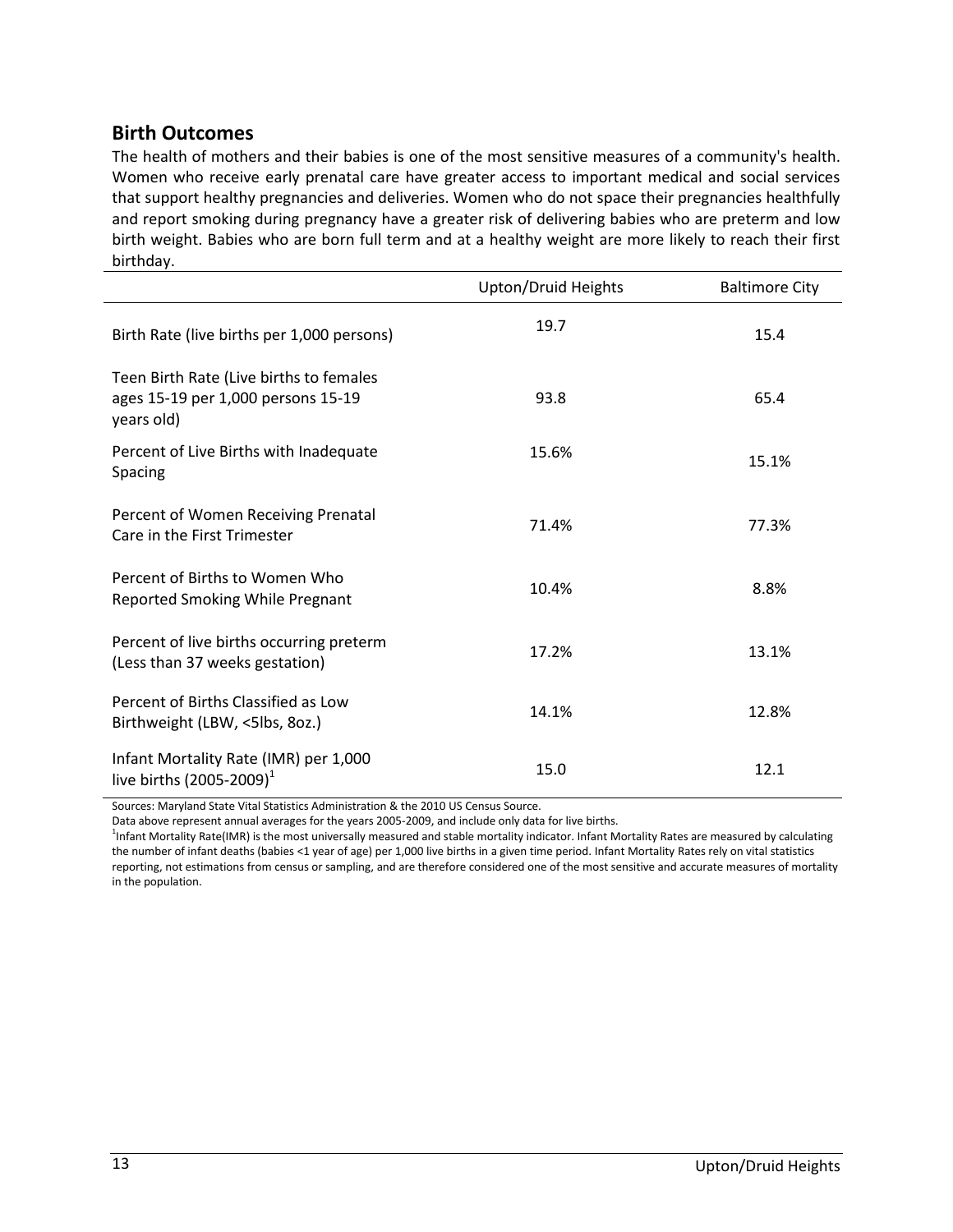## **8. Neighborhood Summary: Social Determinants of Health**

The summary table below shows how Upton/Druid Heights compares to the other 54 Baltimore neighborhoods in terms of underlying factors that affect health and health opportunities—the social determinants of health. These indicators do not represent all factors that affect health. Rather, they comprise a snapshot of the conditions that determine whether residents will have a fair chance at living long, healthy lives.

| <b>Social Determinants</b>           | Rank of 55<br>$(1=Best)$ | <b>Health Score</b> |
|--------------------------------------|--------------------------|---------------------|
| Kindergarten Readiness               | 43                       |                     |
| 3rd Grade Reading                    | 54                       |                     |
| 8th Grade Reading                    | 55                       |                     |
| <b>Elementary School Absenteeism</b> | 37                       |                     |
| Middle School Absenteeism            | 55                       |                     |
| High School Absenteeism              | 50                       |                     |
| Adults w/ High School or Less        | 47                       |                     |
| Adults w/ Bachelor's or More         | 38                       |                     |
| <b>Community Built Environment</b>   |                          |                     |
| <b>Liquor Store Density</b>          | 42                       |                     |
| <b>Tobacco Retail Density</b>        | 41                       |                     |
| <b>Community Social Environment</b>  |                          |                     |
| Juvenile Arrests Rate                | 54                       |                     |
| Domestic Violence Rate               | 45                       |                     |
| Non-Fatal Shooting Rate              | 49                       |                     |
| Homicide Incidence Rate              | 46                       |                     |
| <b>Housing</b>                       |                          |                     |
| <b>Lead Paint Violation Rate</b>     | 43                       |                     |
| <b>Energy Cutoff Rate</b>            | 33                       |                     |
| <b>Vacant Building Density</b>       | 48                       |                     |
| Vacant Lot Density                   | 52                       |                     |
| <b>Food Environment</b>              |                          |                     |
| <b>Fast Food Density</b>             | 33                       |                     |
| Carryout Density                     | 40                       |                     |
| <b>Corner Store Density</b>          | 40                       |                     |
| Supermarket Proximity (Driving)      | $\overline{2}$           |                     |
| <b>Supermarket Proximity (Bus)</b>   | 1                        |                     |
| Supermarket Proximity (Walking)      | $\mathbf{1}$             |                     |

#### **Health Score Key**

| <b>Below Average</b>  |                           |
|-----------------------|---------------------------|
| (Least Healthy Third) |                           |
| Average               | ۰                         |
| (Middle Third)        | ю                         |
| Above Average         |                           |
| (Healthiest Third)    | $\bullet$ $\bullet$<br>◝● |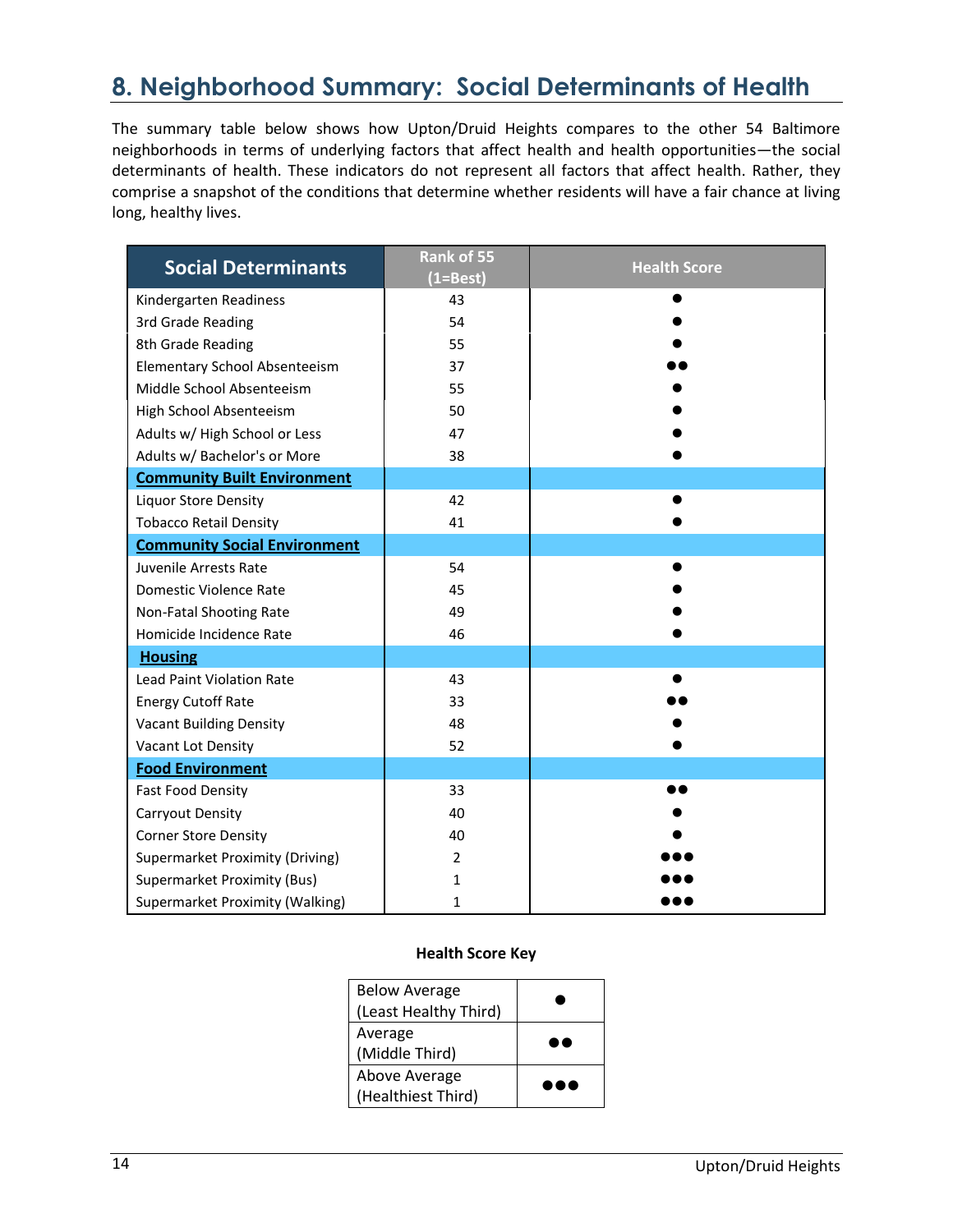## **9. Neighborhood Summary: Health Outcomes**

The summary table below shows how Upton/Druid Heights compares to the other 54 Baltimore neighborhoods in terms of key health outcomes. These outcomes are not exhaustive or representative of all meaningful health outcomes in Upton/Druid Heights. Rather, these indicators are just a snapshot of overall health and longevity in Upton/Druid Heights that will help identify potential priority areas for action.

| <b>Health Outcomes</b>                  | Rank of 55 (1=Best) | <b>Health Score</b> |
|-----------------------------------------|---------------------|---------------------|
| Life Expectancy                         | 55                  |                     |
| <b>Avertable Deaths</b>                 | 52                  |                     |
| YPLL (Per 10,000 Residents)             | 54                  |                     |
| <b>Mortality</b>                        |                     |                     |
| <b>All Causes</b>                       | 54                  |                     |
| <b>Heart Disease</b>                    | 54                  |                     |
| Cancer (all)                            | 50                  |                     |
| Lung Cancer                             | 43                  |                     |
| <b>Colon Cancer</b>                     | 48                  |                     |
| <b>Breast Cancer</b>                    | 18                  |                     |
| <b>Prostate Cancer</b>                  | 55                  |                     |
| Stroke                                  | 45                  |                     |
| HIV/AIDS                                | 55                  |                     |
| Chronic Lower Respiratory Disease       | 8                   |                     |
| Homicide                                | 50                  |                     |
| <b>Diabetes</b>                         | 55                  |                     |
| Septicemia                              | 53                  |                     |
| Drug-Induced (of undetermined manner)   | 53                  |                     |
| Injury (Accidents)                      | 46                  |                     |
| <b>Maternal and Child Health</b>        |                     |                     |
| Infant Mortality                        | 42                  |                     |
| Low Birthweight                         | 36                  |                     |
| <b>Prenatal Care in First Trimester</b> | 47                  |                     |
| <b>Births to Mothers Who Smoke</b>      | 38                  |                     |

#### **Health Score Key**

| <b>Below Average</b>  |  |
|-----------------------|--|
| (Least Healthy Third) |  |
| Average               |  |
| (Middle Third)        |  |
| Above Average         |  |
| (Healthiest Third)    |  |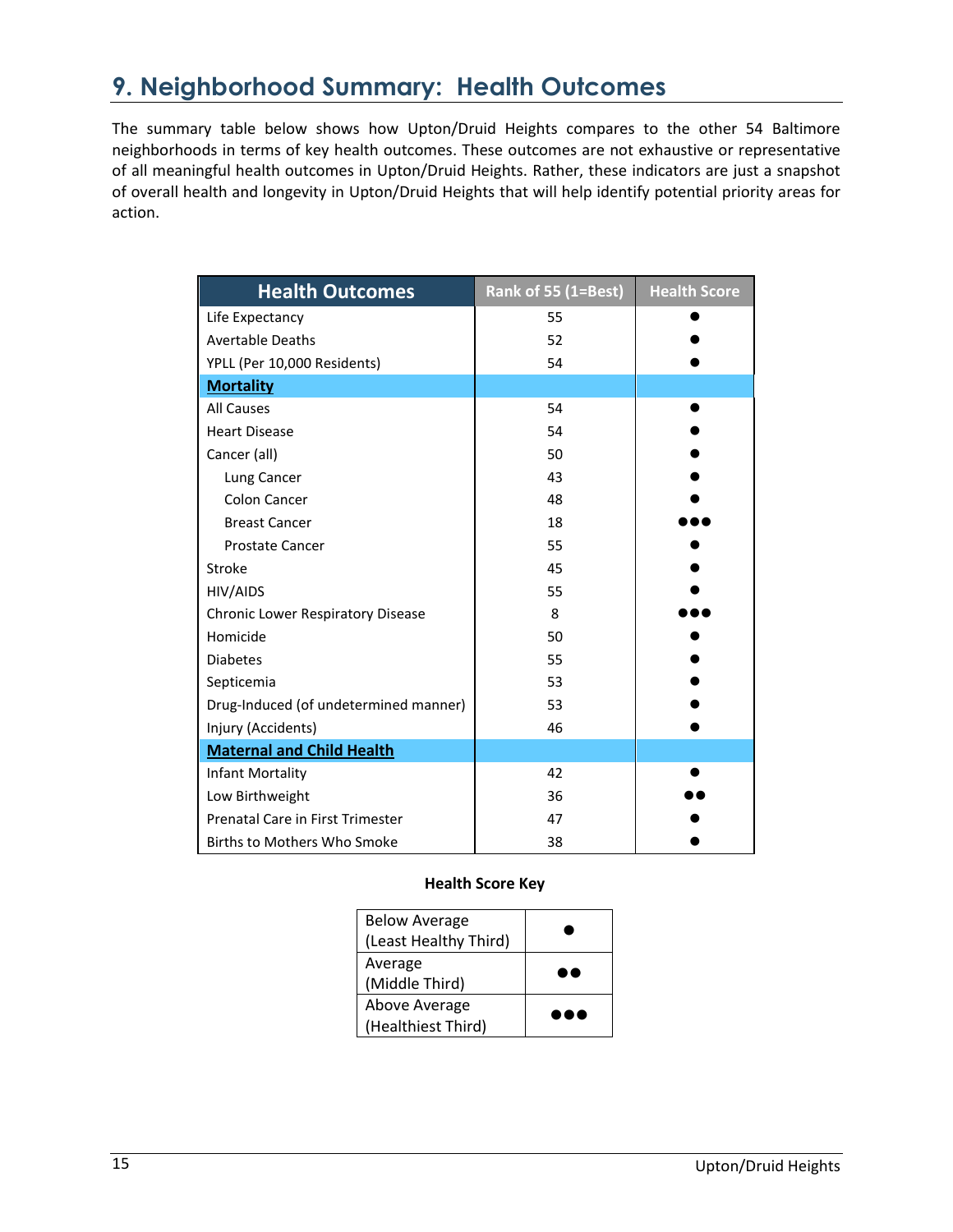## **10. Technical Notes**

#### Estimated life expectancy at birth

Defined as the average number of years a person born today would live if he/she experienced the mortality rates observed in this report over the course of his/her life. The life expectancy estimate in this report reflects the mortality rates among people living in Upton/Druid Heights from 2005 to 2009. Babies born today in Upton/Druid Heights would only experience this life expectancy only if the current age-specific mortality rates remained constant over the course of their lives. Life expectancy was calculated using a life table calculator for small area estimates developed by the South East Public Health Observatory in England [\(http://www.sepho.org.uk/viewResource.aspx?id=8943\)](http://www.sepho.org.uk/viewResource.aspx?id=8943). The calculator uses an abridged life table methodology, with five-year age groups (except for under 5 and above 85 which were treated as under 1, 1-4 and above 85) and combines the Chiang and Silcocks methodologies. Some inaccuracy will result due to the use of age groups rather than single year age categories, as well as due to small numbers of deaths in certain age groups. For more information on this methodology, please refer to: Williams E, Dinsdale H, Eayres D, and Tahzib F. Technical Report – Calculating Life Expectancy in Small Areas. Oxford, England: Southeast England Public Health Observatory, 2005 (available at [http://www.sepho.org.uk/Download/Public/9847/1/Life%20Expectancy%20Nov%2005.pdf\)](http://www.sepho.org.uk/Download/Public/9847/1/Life%20Expectancy%20Nov%2005.pdf).

#### Avertable deaths

Avertable deaths are deaths that could have been avoided if all neighborhoods in Baltimore had the same opportunities at health. Data presented here are based on the assumption that the death rates experienced in the five communities with the highest median incomes are achievable in every community. Age-sex-specific mortality rates were calculated for ten-year age groups (except for under 5 and above 85 which were treated as under 1, 1-4 and above 85) for the five CSA's with the highest median household incomes. These age-sex-specific reference mortality rates were then applied to the populations of all 55 CSA's and Baltimore City as a whole to generate a projected number of deaths for each area. The avertable deaths thus represents an estimate of the percent of area deaths that would have been avoided if they had experienced the same mortality rates as the highest income communities for years 2005-2009. A negative percentage means that the area experienced a lower mortality rate than the top 5 neighborhoods.

#### Age-adjusted mortality

This represents the number of deaths per 10,000 people per year assuming that each neighborhood had the same age structure (number of people in each age group). Age adjustment is done so that a neighborhood with a proportionally large number of elderly people (who are more likely to die because of their age) does not show a higher mortality rate simply because of the older age of its inhabitants. Age-adjustment was based on 10-year age groups and the 2000 projected US population distribution #1 (from: Klein RJ, Schoenborn CA. Age-adjustment using the 2000 projected US population. Healthy People Statistical Notes, no. 20. Hyattsville, Maryland: National Center for Health Statistics. January 2001). Breast and prostate cancer mortality rates used the sex-specific 2000 projected US Population with the same age groups (from: Day, Jennifer Cheeseman, Population Projections of the United States by Age, Sex, Race, and Hispanic Origin: 1995 to 2050, US Bureau of the Census, Current Population Reports, P25-1130, US Government Printing Office, Washington, DC, 1996).

#### Years of potential life lost (YPLL)

The number of years of life lost due to death before age 75. For example, a person dying at age 74 accrues 1 YPLL, while a person dying at age 30 accrues 45 YPLL. YPLL provide a measure of the impact of premature mortality on a population. Deaths that occur earlier in life contribute more years of life lost than deaths later in life, capturing the value society places on young lives. At the neighborhood level, the YPLL was based on the sum of years of life lost for all the residents of that neighborhood who died in 2005-2009.

#### Cause of death

The top ten causes of death are those that accounted for the largest number of deaths in Baltimore in 2005-2009.

#### Built and social environment

Data for juvenile arrests and domestic violence are from the Baltimore Neighborhood Indicator's Alliance (BNIA). The rate was calculated using the rate provided by BNIA and was divided by 1,000 and then multiplied by the 2010 US Census data to get the raw values. The densities were then calculated based on 2010 US Census data.

#### Maternal and child health

*Lead poisoning*: lead poisoning is when a person has elevated lead in his/her body. This can be determined based on the amount of lead in the blood. The lead poisoning percentages represent the percentage of Baltimore City children age 0-6 years who had an elevated blood-lead level  $( \geq 10 \mu g/dL)$  in 2008 out of all children who were tested. The elevated blood level was based on the highest venous or, in the absence of a venous test, the highest capillary test. Venous tests, which require a blood draw, are considered more reliable; however, in their absence, a capillary test (based on a finger stick) can indicate the presence of lead poisoning. In Baltimore City, children are required to receive a blood test for lead at 12 and 24 months of age, but, not all children present for testing.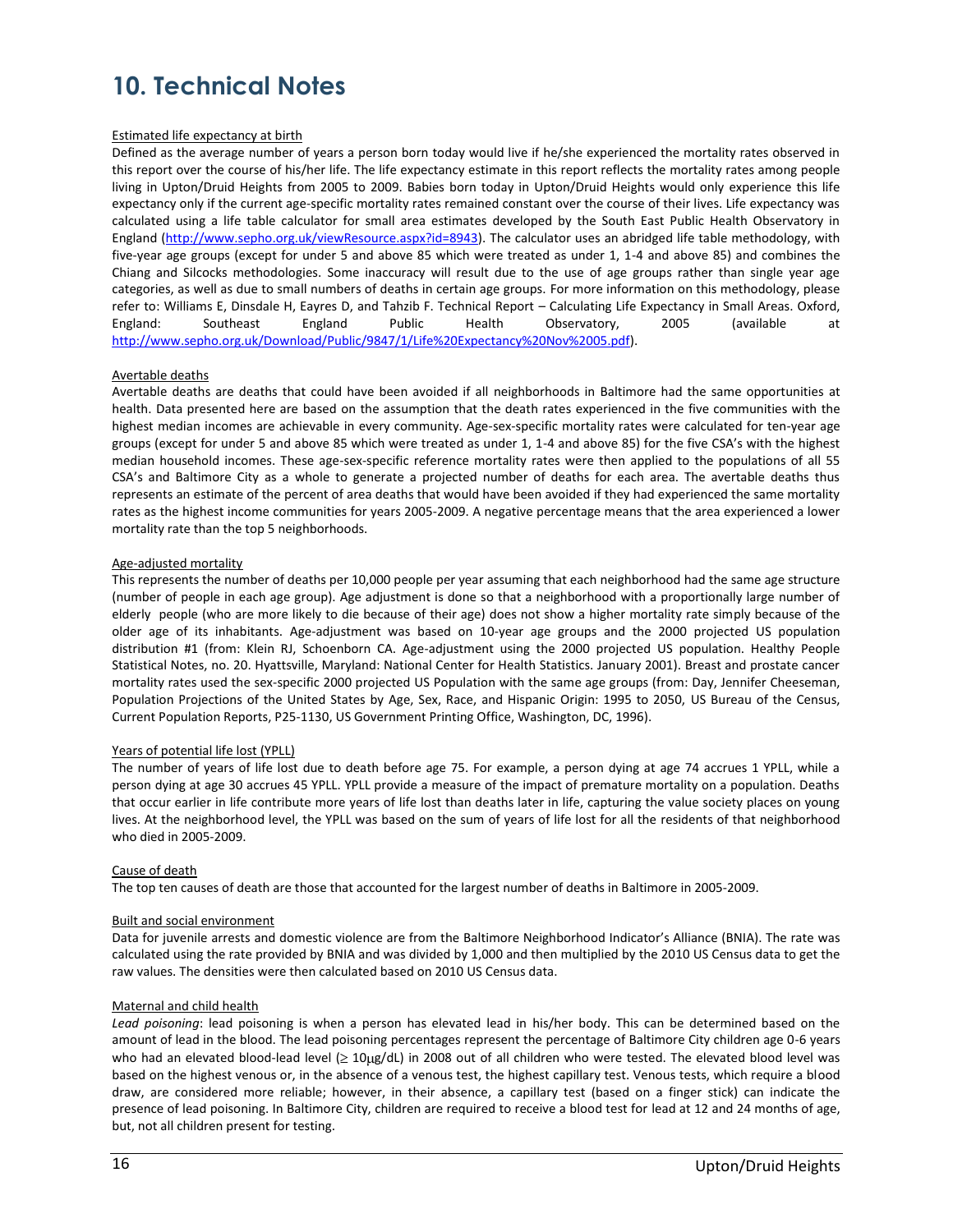*Birth Outcomes*: the birth rate is defined as the number of live births per 1,000 persons. The teen birth rate is the number of live births to females between 15-19 years of age per 1,000 females in the population in that age range. Adequate birth spacing is defined as spacing of births of greater than 27 months for women. Smoking during pregnancy was reported on the birth certificate. Preterm births are live births occurring before 37 weeks gestation. Low birth weight is defined as live births weighing less than 2500g (5 lbs 8oz) at delivery. Infant morality rate: Number of infant deaths (babies less than 1 year of age) per 1,000 live births in a given year.

Aggregation to the Community Statistical Areas (CSAs): all data were aggregated first to the Census tract of residence. Since CSAs are groupings of census tracts, CSA data were obtained by aggregating Census tract-level data.

#### **Data Sources and Notes**

#### Demographics and socioeconomics

The total population of the city does not include the incarcerated population. The analysis was done excluding the incarcerated population. Data for the Community Statistical Areas and the city as a whole are from the 2010 Census, the American Community Survey, or were provided by the Baltimore Neighborhood Indicators Alliance—Jacob France Institute [\(http://www.bniajfi.org/\)](http://www.bniajfi.org/). The American Community Survey (ACS), administered to a representative sample by the US Census Bureau, replaced the long form of the decennial census. Annual data is updated through monthly samples across the United States. Five years of samples are required for small-area data (e.g. census tracts); one year and three year estimates are available for larger areas (e.g. county-level). The 2010 Census was the short form and for this report provided the information for the neighborhood population, age, gender, race and ethnicity, family poverty rate, and single-parent household. The definition of Unemployment from the US Census is as follows: all civilians 16 years old and over are classified as unemployed if they were neither "at work" nor "with a job but not at work" during the reference week (the calendar week preceding the date on which the respondents completed their questionnaires or were interviewed), were actively looking for work during the last 4 weeks, and were available to start a job. Also included as unemployed are civilians who did not work at all during the reference week, were waiting to be called back to a job from which they had been laid off, and were available for work except for temporary illness.

#### **Education**

Kindergarten readiness data are from Baltimore City Public Schools for school years 2007-2008 and 2008-2009. School readiness was computed based on the Maryland Model for School Readiness Working Sampling System (WSS). Each year, teachers use seven domains of learning to assess students' readiness. The seven domains include: language and literacy, physical development, social studies, scientific thinking, mathematical thinking, the Arts, and social/personal development. School absenteeism and reading level data are from the Baltimore Neighborhood Indicators Alliance for school year 2008-2009. BNIA obtained their data from the Baltimore City School System. Adult educational attainment data are from the American Community Survey. Maryland School Assessments are scored using a three level system. "Proficient" is a realistic and rigorous level of achievement indicating proficiency in meeting the needs of students. "Advanced" is a highly challenging and exemplary level of achievement indicating outstanding accomplishment in meeting the needs of students. The reading levels of the students are based on where the students live, not the CSA where the students go to school.

#### Built and social environment

Vacant building and vacant lot data are from the Mayor's Office of Information Technology, updated December 2009. The Mayor's Office of Information Technology obtained the data on vacant buildings from the Baltimore City Housing Department and the data on vacant lots from the Real Property Management Database. Liquor store data are from the City liquor Board and include only Class "A" licenses, updated May 2009. Tobacco data are from the City Comptroller, updated April 2009. The Comptroller maintains data on tax revenue, licensure, regulation, and other-related items related to alcohol and tobacco outlets. These data were geocoded by BCHD and used to calculate CSA-level densities. Data for juvenile arrests and domestic violence calls for service are from the Baltimore Neighborhood Indicator's Alliance (BNIA).BNIA obtained the data from the Baltimore City Police Department. BNIA calculated the rates for domestic violence and juvenile arrests based on population statistics from the 2000 US Census. The Baltimore City Health Department transformed the rates from BNIA back into counts using population statistics from the 2000 Census. We then calculated new rates for juvenile arrests and domestic violence based on newly available population statistics from the 2010 US Census. The juvenile arrest rate reflects the number of individuals who were arrested (e.g. apprehended, taken into custody or detention, held for investigation, arrested, charged with, indicted or tried for any offense). The arrest rate differs from the rate of conviction (not included here), which would reflect the number of persons found guilty and convicted of an offense.

#### Housing

Lead paint violation data are from the Mayor's Office of Information Technology, updated December 2009. Only lead paint violations for years 2000-2008 were used to calculate rates for this report. The Mayor's Office of Information Technology obtained the information from the Baltimore City Real Property Systems (BITs). Energy cutoff data are from Baltimore Gas and Electricity, as provided to BCHD from 9/1/2010 through 8/31/2010. Cutoffs were geocoded by BCHD and used to calculate CSA-